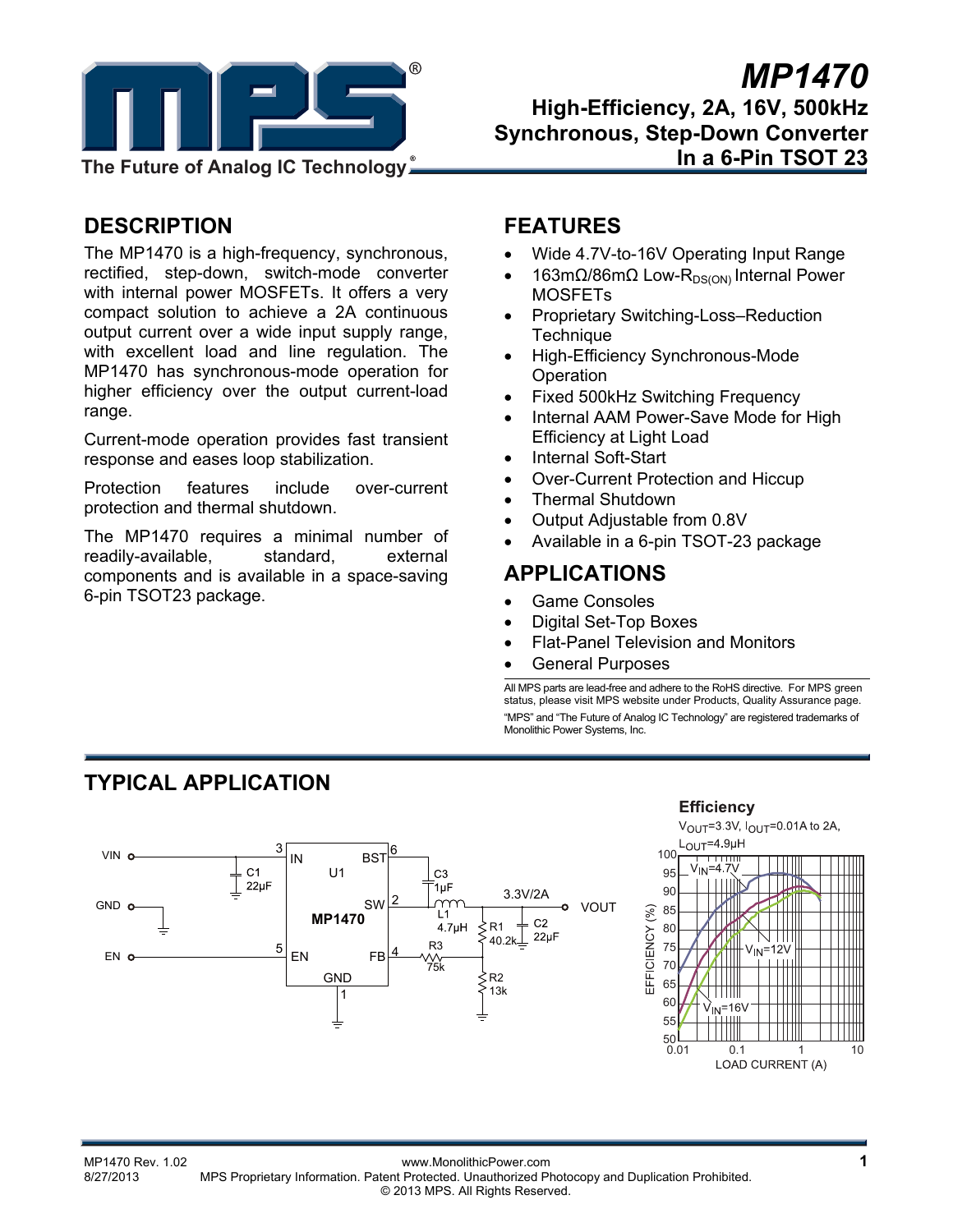

## **ORDERING INFORMATION**

| Part Number*  | Package | <b>Top Marking</b> |
|---------------|---------|--------------------|
| IGJ<br>MP1470 | $3-F$   | ∿∪                 |

\* For Tape & Reel, add suffix –Z (e.g. MP1470GJ–Z);

## **PACKAGE REFERENCE**



## **ABSOLUTE MAXIMUM RATINGS (1)**

| $-0.3V$ (-5V for <10ns) to 17V (19V for <10ns)            |  |
|-----------------------------------------------------------|--|
|                                                           |  |
|                                                           |  |
| Continuous Power Dissipation $(T_A = +25^{\circ}C)^{(2)}$ |  |
|                                                           |  |
|                                                           |  |
|                                                           |  |
| Storage Temperature -65°C to 150°C                        |  |

## *Recommended Operating Conditions* **(3)**

| Output Voltage $V_{\text{OUT}}$ 0.8V to 0.9V <sub>IN</sub> |  |
|------------------------------------------------------------|--|
| Operating Junction Temp. $(T_J)$ . -40°C to +125°C         |  |

# *Thermal Resistance* **(4)** *θJA θJC*

TSOT-23-6............................. 100..... 55... °C/W

#### **Notes:**

- 1) Exceeding these ratings may damage the device.
- 2) The maximum allowable power dissipation is a function of the maximum junction temperature  $T_J$  (MAX), the junction-toambient thermal resistance  $\theta_{JA}$ , and the ambient temperature  $T_A$ . The maximum allowable continuous power dissipation at any ambient temperature is calculated by  $P_D$  (MAX) = (T<sub>J</sub>  $(MAX)-T_A)/\theta_{JA}$ . Exceeding the maximum allowable power dissipation will cause excessive die temperature, and the regulator will go into thermal shutdown. Internal thermal shutdown circuitry protects the device from permanent damage.
- 3) The device is not guaranteed to function outside of its operating conditions.
- 4) Measured on JESD51-7, 4-layer PCB.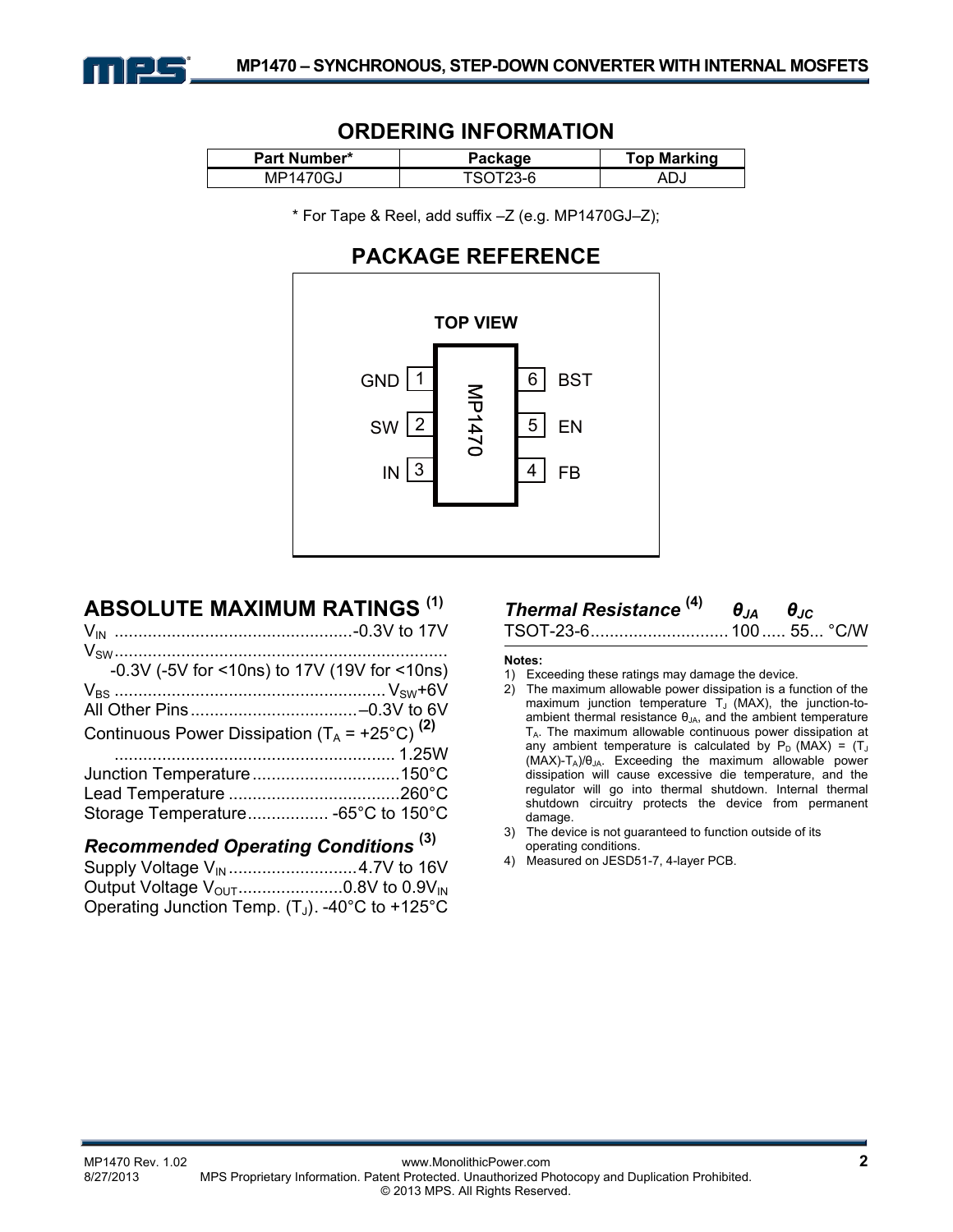

## **ELECTRICAL CHARACTERISTICS (5)**

 $V_{IN}$  = 12V,  $T_A$  = 25°C, unless otherwise noted.

| Parameter                                                            | Symbol                     | <b>Condition</b>              | Min  | <b>Typ</b>  | <b>Max</b> | <b>Units</b> |
|----------------------------------------------------------------------|----------------------------|-------------------------------|------|-------------|------------|--------------|
| Supply Current (Shutdown)                                            | Ι <sub>IN</sub>            | $V_{EN} = 0V$                 |      |             | 1          | μA           |
| Supply Current (Quiescent)                                           | $I_{\alpha}$               | $V_{EN}$ = 2V, $V_{FB}$ = 1V  |      | 0.83        |            | mA           |
| HS Switch-On Resistance                                              | $HSRDS-ON$                 | $V_{BST-SW}$ =5V              |      | 163         |            | $m\Omega$    |
| LS Switch-On Resistance                                              | $LSRDS-ON$                 | $Vcc = 5V$                    |      | 86          |            | mΩ           |
| Switch Leakage                                                       | SW <sub>LKG</sub>          | $V_{EN}$ = 0V, $V_{SW}$ = 12V |      |             | 1          | μA           |
| Current Limit <sup>(5)</sup>                                         | <b>I</b> LIMIT             |                               | 3    | 3.7         |            | A            |
| <b>Oscillator Frequency</b>                                          | $\mathsf{f}_\mathsf{SW}$   | $V_{FB} = 0.75V$              | 400  | 490         | 580        | kHz          |
| Maximum Duty Cycle                                                   | $D_{MAX}$                  | $V_{FB}$ =700mV               | 88   | 92          |            | $\%$         |
| Minimum On Time <sup>(5)</sup>                                       | T <sub>ON_MIN</sub>        |                               |      | 90          |            | ns           |
| Feedback Voltage                                                     | $\mathsf{V}_{\mathsf{FB}}$ |                               | 776  | 800         | 824        | mV           |
| <b>EN Rising Threshold</b>                                           | V <sub>EN_RISING</sub>     |                               | 1.4  | 1.5         | 1.6        | V            |
| <b>EN Falling Threshold</b>                                          | V <sub>EN_FALLING</sub>    |                               | 1.23 | 1.32        | 1.41       | $\vee$       |
| <b>EN Input Current</b>                                              | $I_{EN}$                   | $V_{EN} = 2V$                 |      | 1.6         |            | μA           |
|                                                                      |                            | $V_{EN} = 0$                  |      | $\mathbf 0$ |            | μA           |
| V <sub>IN</sub> Under-Voltage Lockout<br>Threshold—Rising            | INUV <sub>Vth</sub>        |                               | 3.85 | 4.2         | 4.55       | $\vee$       |
| V <sub>IN</sub> Under-Voltage Lockout<br><b>Threshold Hysteresis</b> | <b>INUV<sub>HYS</sub></b>  |                               |      | 340         |            | mV           |
| Soft-Start Period                                                    | $T_{SS}$                   |                               |      | 1           |            | ms           |
| Thermal Shutdown <sup>(5)</sup>                                      |                            |                               |      | 150         |            | $^{\circ}C$  |
| Thermal Hysteresis <sup>(5)</sup>                                    |                            |                               |      | 20          |            | $^{\circ}C$  |

**Notes:** 

5) Guaranteed by design.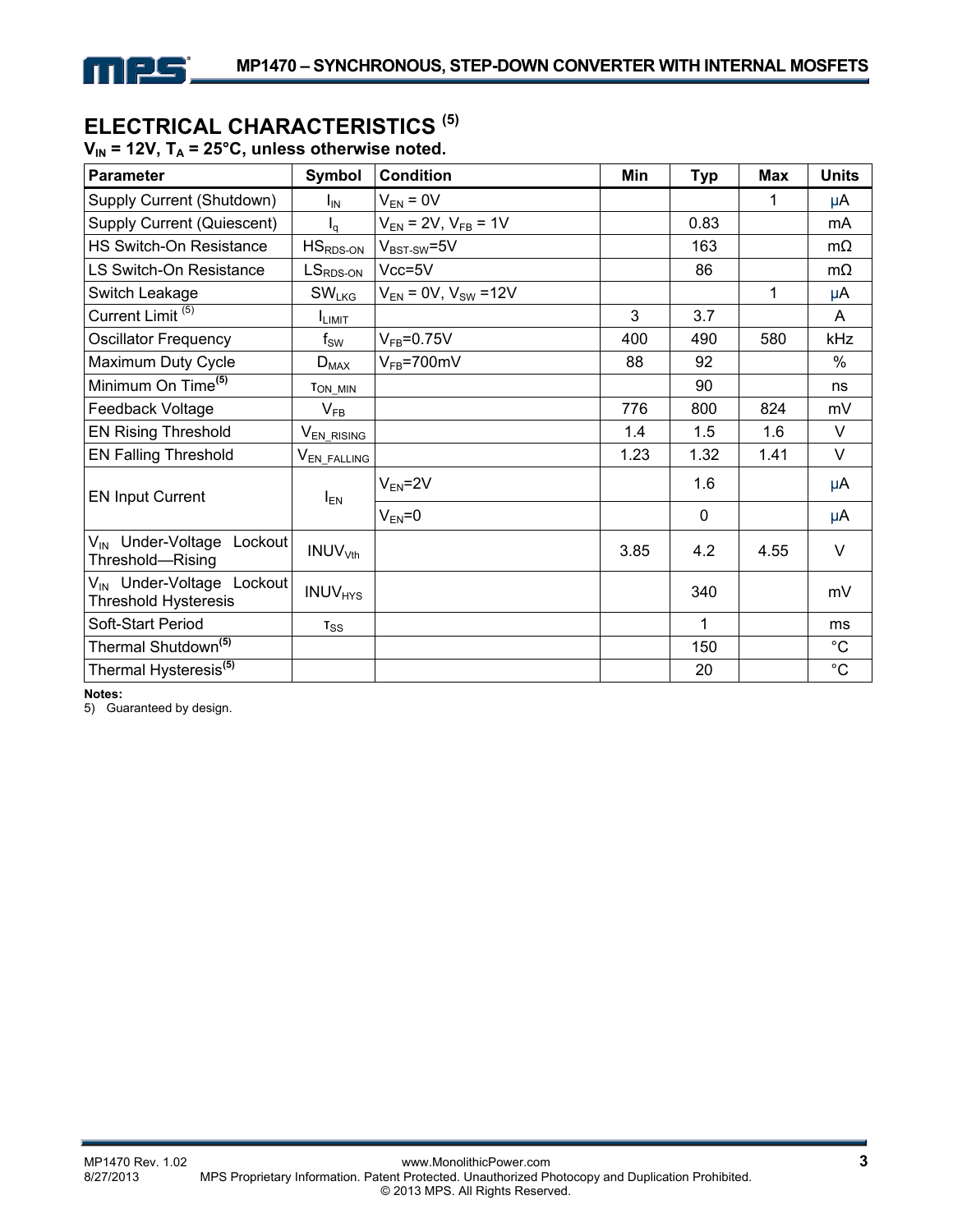#### **TYPICAL PERFORMANCE CHARACTERISTICS**   $V_{IN}$  = 12V,  $V_{OUT}$  = 3.3V, L = 4.9µH,  $T_A$  = +25°C, unless otherwise noted. **Efficiency Efficiency Efficiency** V<sub>OUT</sub>=5V, I<sub>OUT</sub>=0 01A to 2A, V<sub>OUT</sub>=3.3V, I<sub>OUT</sub>=0.01A to 2A, V<sub>OUT</sub>=2.5V, I<sub>OUT</sub>=0.01A to 2A,  $L_{\text{OUT}} = 6.5 \mu H$  $L_{\text{OUT}}=4.9\mu H$  $L_{\text{OUT}} = 3.3 \mu H$ 100  $100$ 100 <del>. . . . . . . . .</del>  $\overline{\phantom{a}}$ **TITLE**  $V_{IN} = 4.7V$  $V_{IN} = 4.7$ 95 95  $6.5\%$ 90 TITIIN √ini 90 90 80 85 EFFICIENCY (%) EFFICIENCY (% EFFICIENCY (%) ШI 85 80 70  $V_{\text{IN}} = 12V$  $V_{IN}$ =12V 75  $80$  $V_{IN}$ =12V  $\perp \parallel \parallel$ 60 Ш 70 75 161 IN. ШШ 65 50 ╥┉ 70 V<sub>IN</sub>=16V 60  $N = 16V$ ïш 40 65 55  $60$  $30<sup>1</sup>$ 50  $0.01$  $0.01$  $0<sub>1</sub>$  $10$  $0.01$  $0<sub>1</sub>$  $10$  $0.1$  $10$ -1 LOAD CURRENT (A) LOAD CURRENT (A) LOAD CURRENT (A) **Efficiency Load Regulation Line Regulation**  $V_{\text{OUT}}$ =1.8V,  $I_{\text{OUT}}$ =0.01A to 2A, V<sub>IN</sub>=4.7V to 16V  $V_{IN}$ =4.7V to 16V,  $I_{OUT}$ =0A to 2A L<sub>OUT</sub>=3.3µH 100 11 <u>T TITINI</u>  $0.8$  $0.8$  $V_{IN} = 4.7V$ 90  $0.6$  $0.6$ 80 **REGULATION (%)** REGULATION (%)  $0.4$  $V_{IN} = 4.7V$  $0.4$ EFFICIENCY (%) I<sub>OUT</sub>=0A  $V_{IN} = 12V$  $0.2$  $0.2$ 70  $\sqrt{111}$ 0  $\mathbf 0$ .∨<sub>IN</sub>=1`2V 60  $-0.2$  $-0.2$  $I_{OUT} = 1A$  $-0.4$  $V_{IN} = 16V$  $-0.4$ 50 **, , , , , , , , , ,**  $-0.6$  $-0.6$  $I_{OUT} = 2A$  $V_{IN} = 16V$  $40$  $-0.8$  $-0.8$  $-1$  $30L$ <br> $0.01$  $-1$  $\overline{0}$  $0.5$  $\overline{4}$  $10$  $12$  $14$ 16  $0.1$ 10 1.5 6 8 **INPUT VOLTAGE (V)** LOAD CURRENT (A) LOAD CURRENT (A) **Peak Current vs. Case Temperature Rise Enabled Supply Current Duty Cycle** vs. Load Current vs. Input voltage  $870 \frac{\text{V}}{\text{IN}} = 4.7 \text{V}$  to 16V,  $I_{\text{OUT}} = 0 \text{A}$ l<sub>OUT</sub>=0A to 2A  $4.0$ 35 CASE TEMPERATURE RISE (°C) 860 3.8 30 INPUT CURRENT (µA) PEAK CURRENT (A) 3.6 850 25 840  $3.4$ 20  $3.2$ 830 15 820  $3.0$  $10$  $2.8$ 5 810 800 2.6  $60 \Omega$ 20 40 60 80 100  $0.5$  $1.0$ 1.5  $2.0$  $\Lambda$ 8  $10$  $12$  $14$ 16 6 **INPUT VOLTAGE (V)** DUTY CYCLE (%) LOAD CURRENT (A)

كالع

MP1470 Rev. 1.02 **4**<br>8/27/2013 MPS Proprietary Information. Patent Protected. Unauthorized Photocopy and Duplication Prohibited. MPS Proprietary Information. Patent Protected. Unauthorized Photocopy and Duplication Prohibited. © 2013 MPS. All Rights Reserved.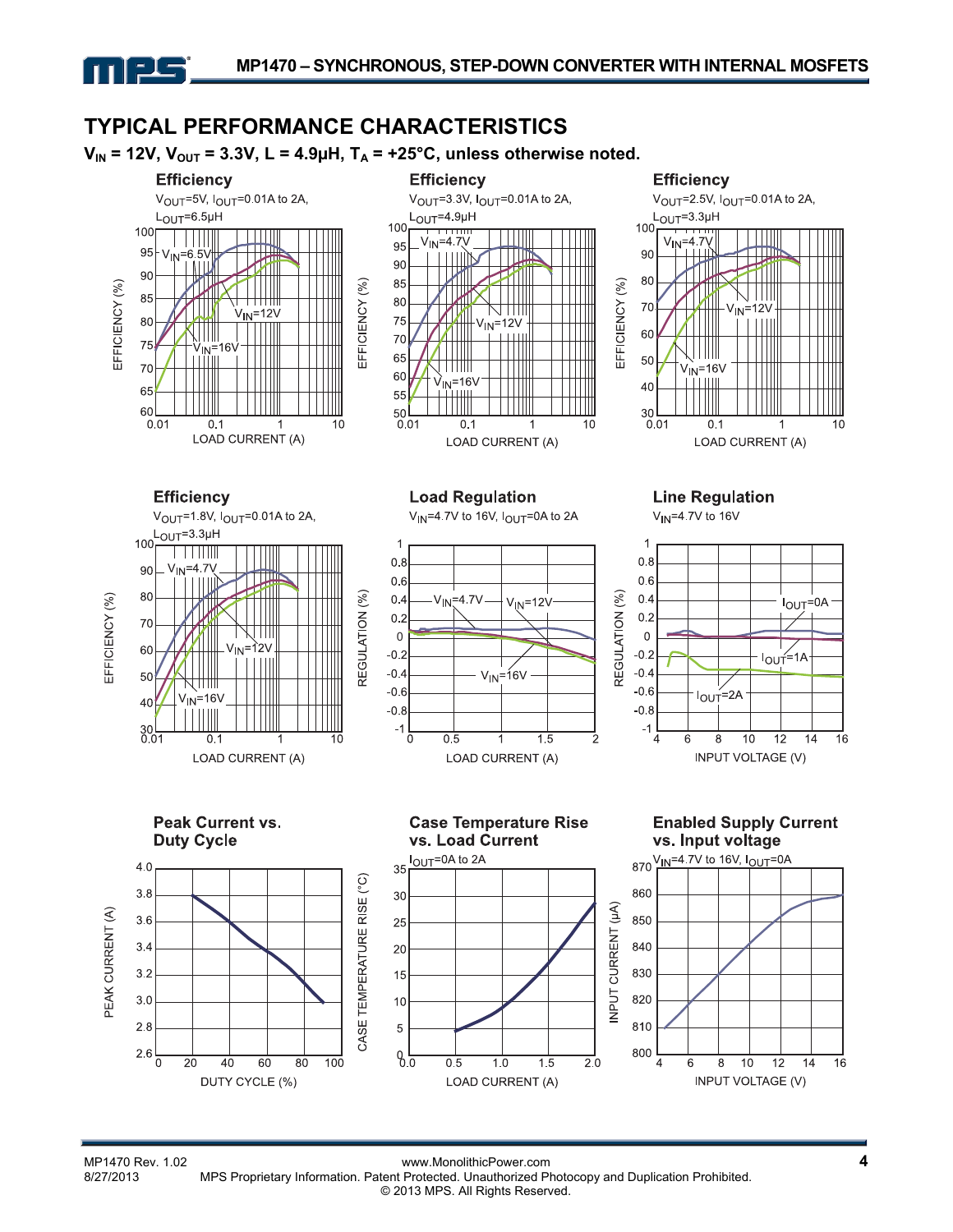

## **TYPICAL PERFORMANCE CHARACTERISTICS** *(continued)*

 $V_{IN}$  = 12V,  $V_{OUT}$  = 3.3V, L = 4.9µH,  $T_A$  = +25°C, unless otherwise noted.



 $V_{OUT}$ 2V/div.

V<sub>SW</sub> 10V/div.

> I  $1$ A/div.

VEN 2V/div.



**Shutdown through Input Voltage**  $I_{\text{OUT}} = 2A$ 



**Startup through Enable**  $I_{OUT} = 0$ Å



**Shutdown through Enable**  $I_{OUT} = 0A$ 



**Startup through Enable**  $I_{\text{OUT}} = 2\text{\AA}$ 



**Shutdown through Enable**  $I_{OUT} = 2A$ 



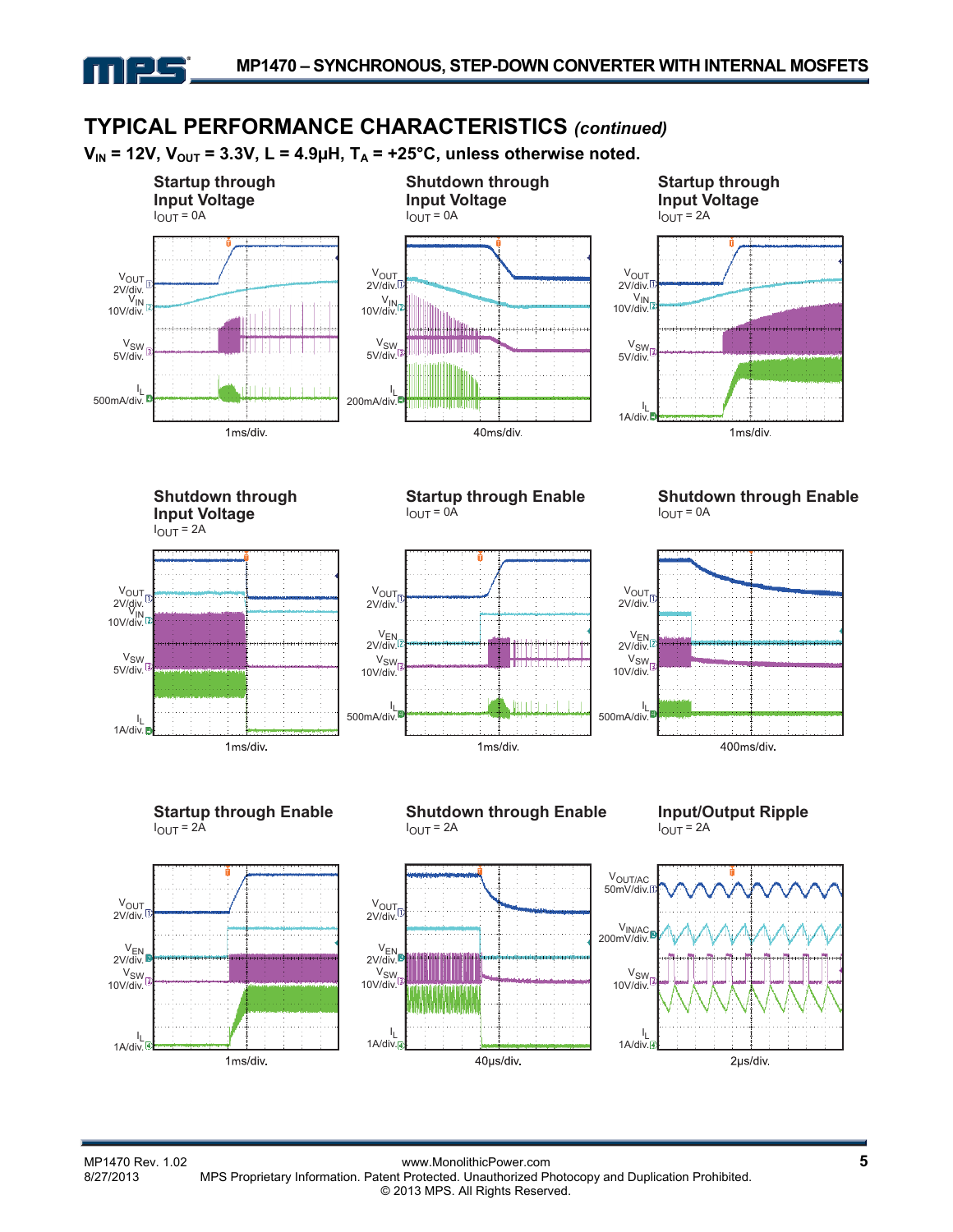

#### **TYPICAL PERFORMANCE CHARACTERISTICS** *(continued)*  $V_{IN}$  = 12V,  $V_{OUT}$  = 3.3V, L = 4.9µH,  $T_A$  = +25°C, unless otherwise noted. **Short Circuit Recovery Transient Response Short Circuit Entry**  $I_{OUT}$  = 1A to 2A, 2 5A/µs  $I_{OUT} = 0A$  $I_{OUT} = 0A$  $\frac{V_{\text{OUT}}}{2V/div}$ VOUT/AC<sub>D</sub> 100mV/div  $V_{OUT}$  $2V$ /div.  $\frac{V_{IN}}{10 V/div}$  $V_{IN}$  $10V/div$ V<sub>SW</sub><br>V<sub>SW</sub><br>10V/div  $V_{SW}$ 5V/div lout<sub>[1</sub><br>1A/div  $\mathbf{l}_1$ J, 2A/div 2A/div 2ms/div. 200µs/div. 2ms/div.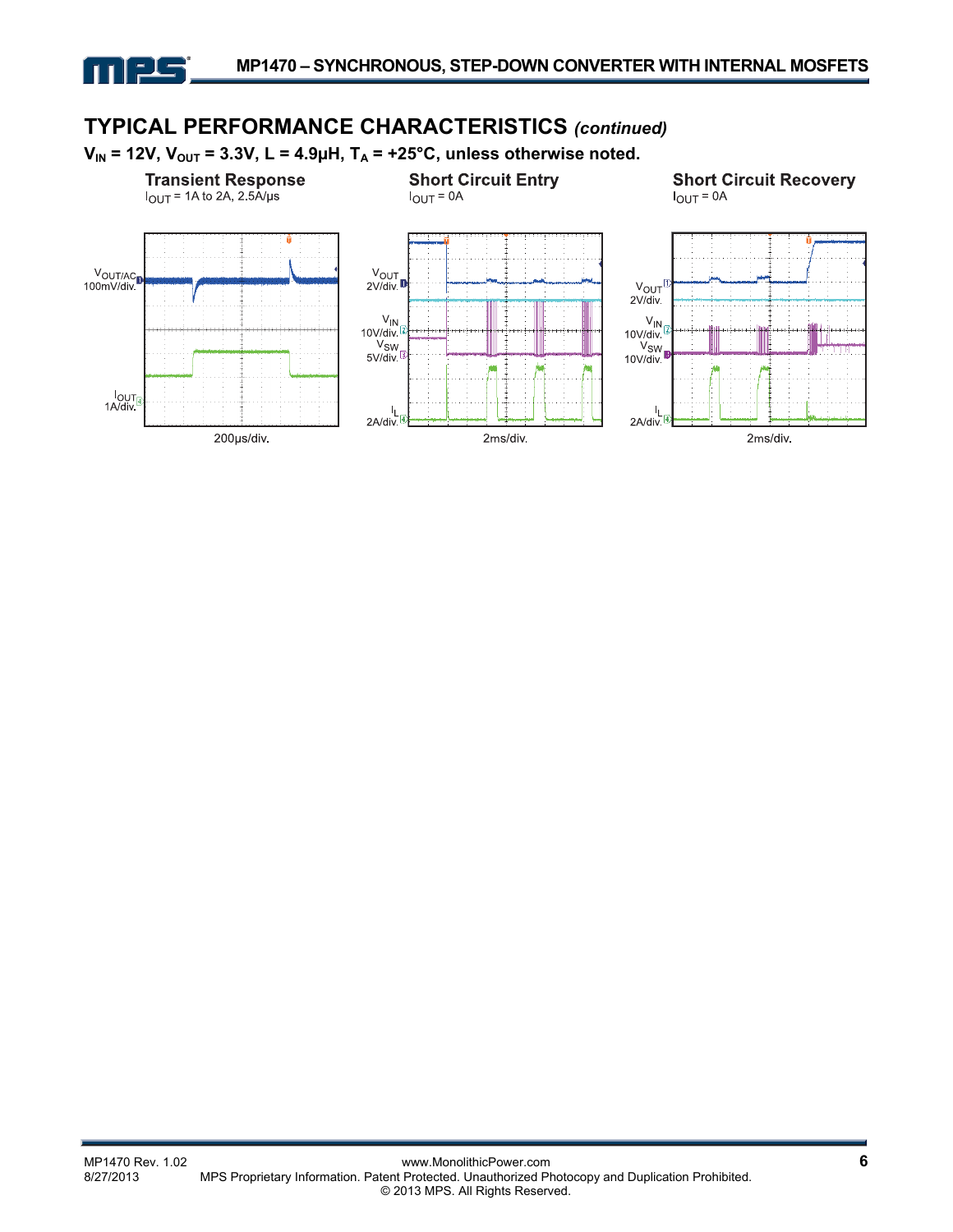

## **PIN FUNCTIONS**

| Package<br>Pin# | <b>Name</b> | <b>Description</b>                                                                                                                                                                                                                                                                              |
|-----------------|-------------|-------------------------------------------------------------------------------------------------------------------------------------------------------------------------------------------------------------------------------------------------------------------------------------------------|
|                 | <b>GND</b>  | System Ground. Reference ground of the regulated output voltage: requires extra care<br>during PCB layout. Connect to GND with copper traces and vias.                                                                                                                                          |
| $\mathcal{P}$   | <b>SW</b>   | Switch Output. Connect using a wide PCB trace.                                                                                                                                                                                                                                                  |
| 3               | IN          | Supply Voltage. The MP1470 operates from a 4.7V-to-16V input rail. Requires C1 to<br>decouple the input rail. Connect using a wide PCB trace.                                                                                                                                                   |
| 4               | <b>FB</b>   | Feedback. Connect to the tap of an external resistor divider from the output to GND to set<br>the output voltage. The frequency fold-back comparator lowers the oscillator frequency<br>when the FB voltage drops below 140mV to prevent current-limit runaway during a short<br>circuit fault. |
| 5               | EN          | EN=HIGH to enable the MP1470. For automatic start-up, connect EN to $V_{\text{IN}}$ using a 100k $\Omega$<br>resistor.                                                                                                                                                                          |
| 6               | <b>BST</b>  | Bootstrap. Connect a capacitor and a resistor between SW and BS pins to form a floating<br>supply across the high-side switch driver. Use a 1µF BST capacitor.                                                                                                                                  |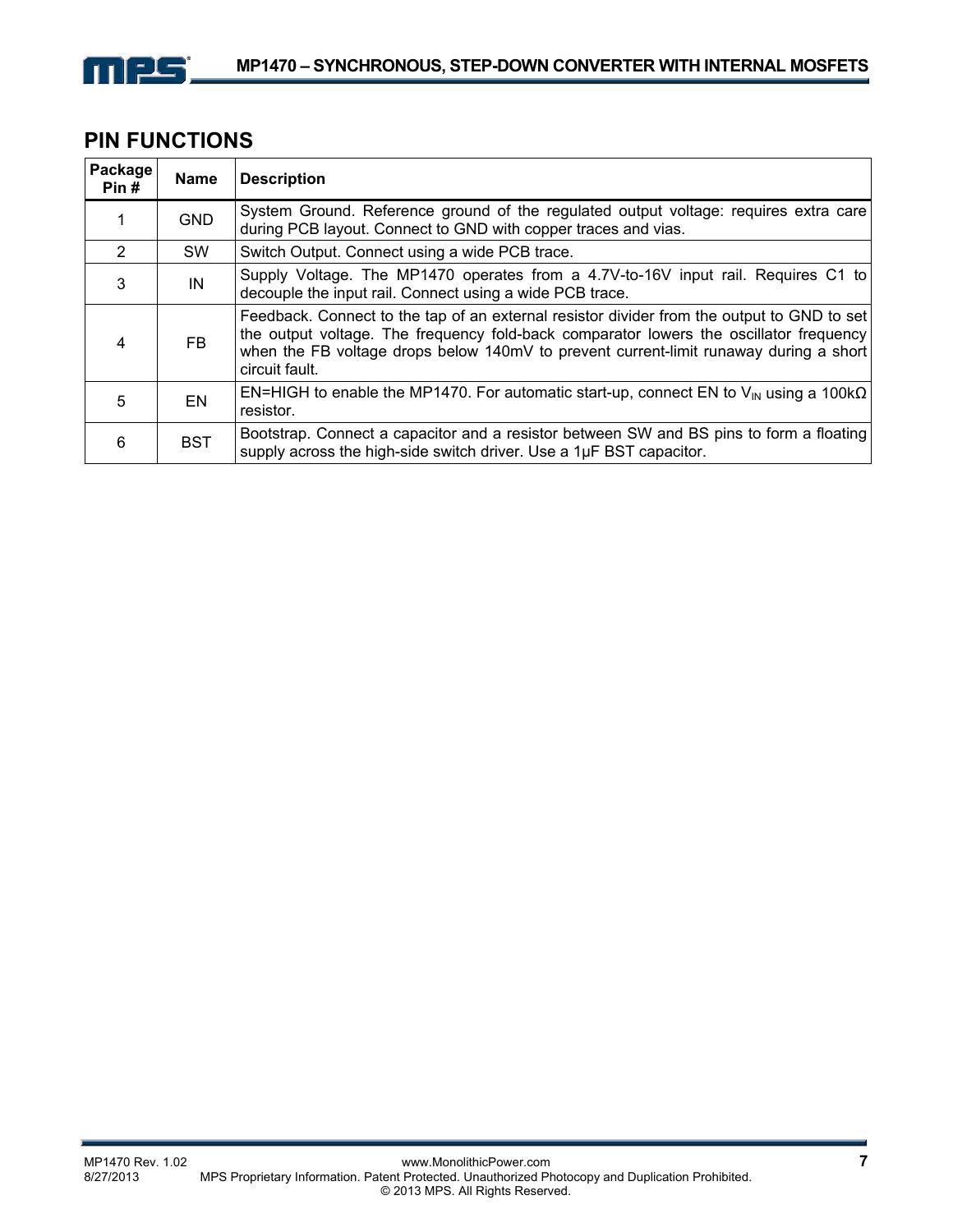

**BLOCK DIAGRAM**



**Figure 1: Functional Block Diagram**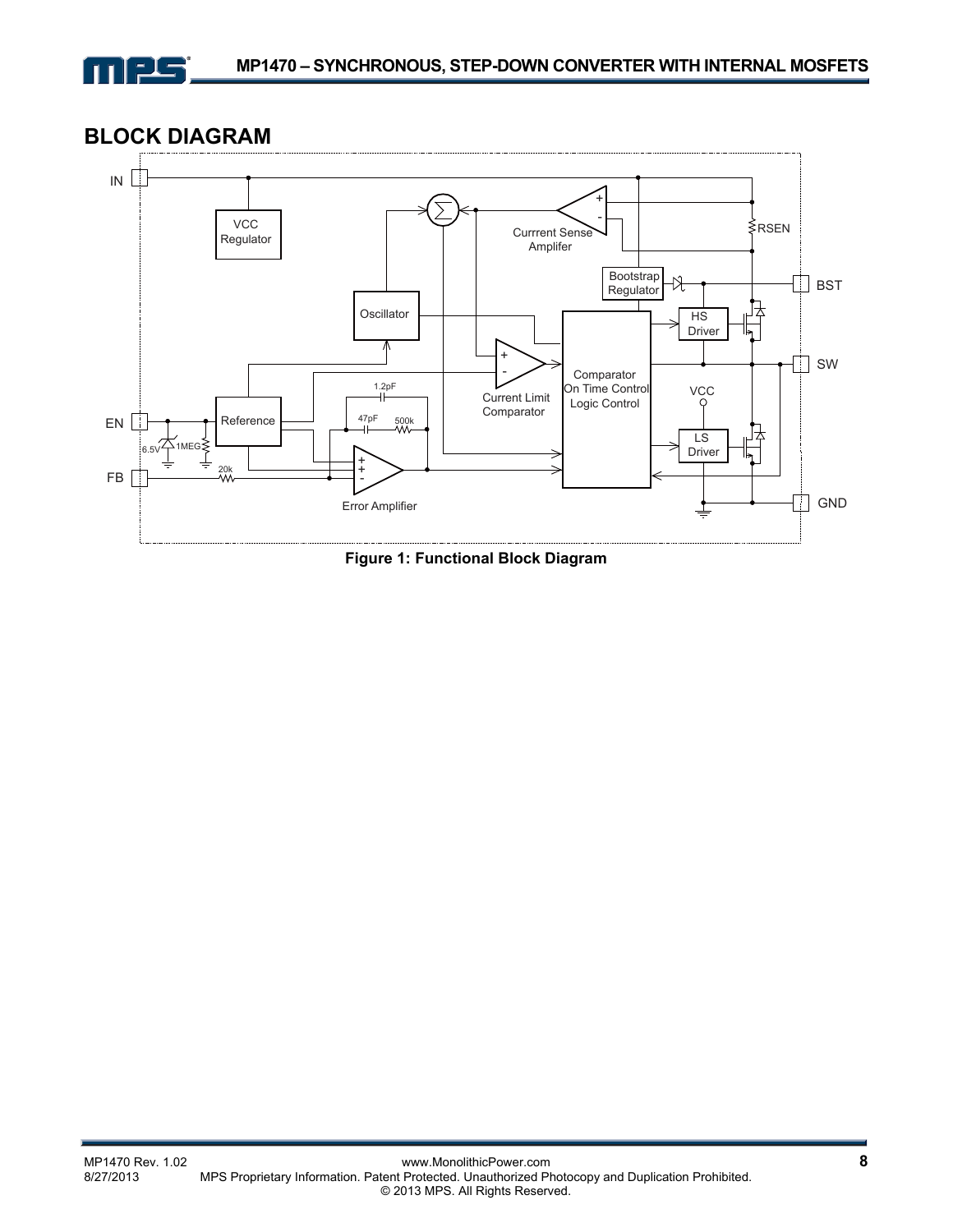

## **OPERATION**

The MP1470 is a high-frequency, synchronous, rectified, step-down, switch-mode converter with internal power MOSFETs. It offers a very compact solution to achieve a 2A continuous output current over a wide input supply range, with excellent load and line regulation.

The MP1470 operates in a fixed-frequency, peak-current–control mode to regulate the output voltage. An internal clock initiates the PWM cycle to turn on the integrated high-side power MOSFET. This MOSFET remains on until its current reaches the value set by the COMP voltage. When the power switch is off, it remains off until the next clock cycle starts. If the current in the power MOSFET does not reach the COMP set current value within 90% of one PWM period, the power MOSFET is forced to turn off.

#### **Internal Regulator**

The 5V internal regulator powers most of the internal circuits. This regulator takes  $V_{IN}$  and operates in the full  $V_{IN}$  range. When  $V_{IN}$ exceeds 5.0V, the regulator output is in full regulation. When  $V_{IN}$  falls below 5.0V, the output decreases.

#### **Error Amplifier**

The error amplifier compares the FB voltage against the internal 0.8V reference (REF) and outputs a current proportional to the difference between the two. This output current charges or discharges the internal compensation network to form the COMP voltage, which is used to control the power MOSFET current. The optimized internal compensation network minimizes the external component counts and simplifies the control-loop design.

### **AAM Operation**

The MP1470 has AAM (Advanced Asynchronous Modulation) power-save mode for light load. The AAM voltage is set at 0.5V internally. Under the heavy load condition, the  $V_{\text{COMP}}$  is higher than  $V_{\text{AAM}}$ . When the clock goes high, the high-side power MOSFET turns on and remains on until  $V_{\parallel\text{ sense}}$  reaches the value set by the COMP voltage. The internal clock resets every time when  $V_{\text{COMP}}$  is higher than V<sub>AAM</sub>.

Under the light load condition, the value of  $V_{\text{COMP}}$  is low. When  $V_{\text{COMP}}$  is less than  $V_{\text{AAM}}$  and  $V_{FB}$  is less than  $V_{REF}$ ,  $V_{COMP}$  ramps up until it exceeds  $V_{AAM}$ . During this time, the internal clock is blocked, thus the MP1470 skips some pulses for PFM (Pulse Frequency Modulation) mode and achieves the light load power save.



**Figure 2: Simplified AAM Control Logic** 

When the load current is light, the inductor peak current is set internally to about 380mA for  $V_{\text{IN}}$ =12V,  $V_{\text{OUT}}$ =3.3V, and L=6.5µH. The curve of inductor peak current vs. inductor is shown in Figure 3.



**Figure 3: Inductor Peak Current vs. Inductor Value** 

#### **Enable**

EN is a digital control pin that turns the regulator on and off: Drive EN HIGH to turn on the regulator, drive it LOW to turn it off. An internal 1MΩ resistor from EN to GND allows EN to float to shut down the chip.

The EN pin is clamped internally using a 6.5V series-Zener-diode as shown in Figure 4. Connecting the EN input pin through a pullup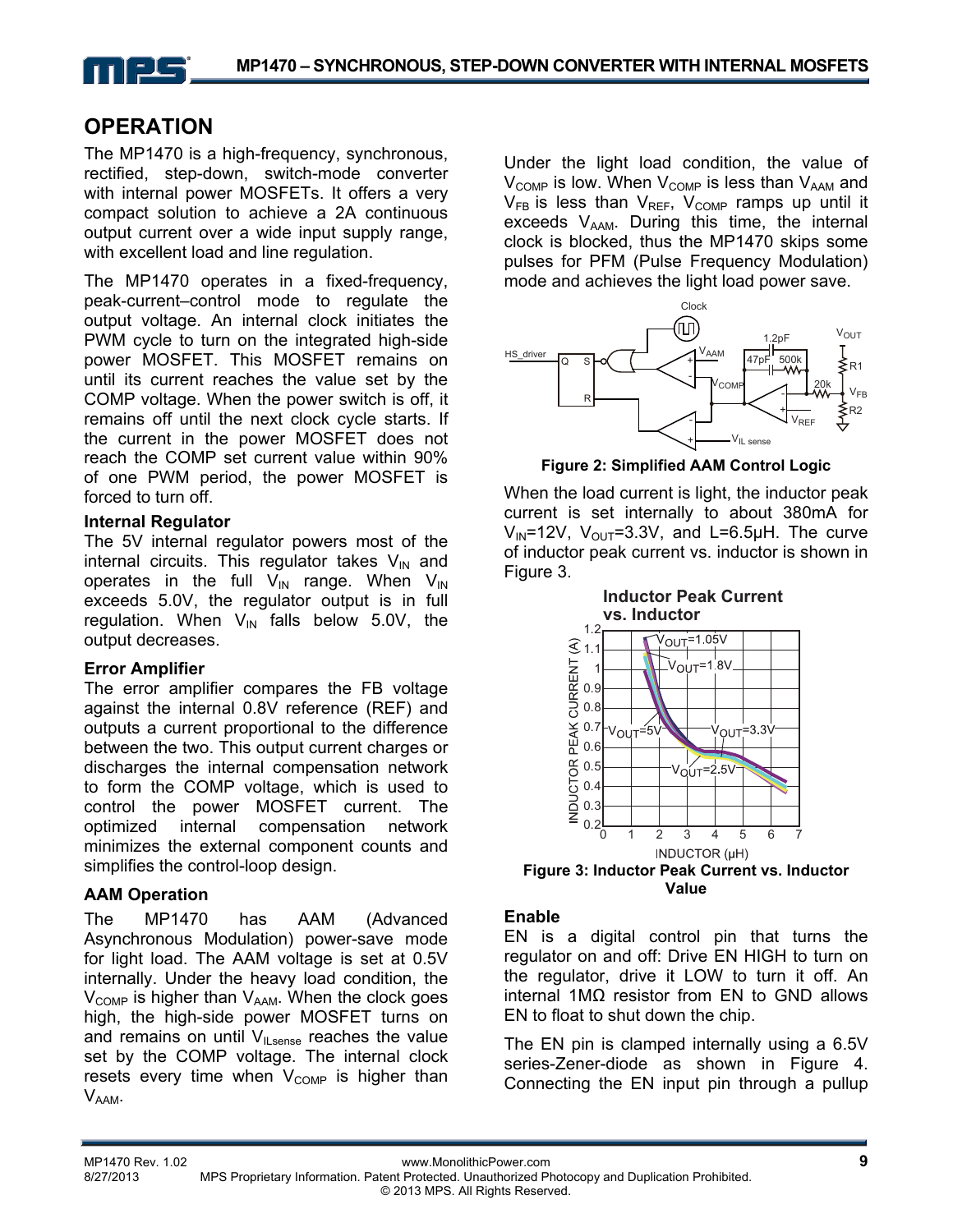resistor to the  $V_{\text{IN}}$  voltage limits the EN input current to less than 100μA.

For example, with 12V connected to Vin,  $R_{PUL1UP}$ ≥ (12V-6.5V) ÷ 100μA =55kΩ

Connecting the EN pin directly to a voltage source without any pullup resistor requires limiting the amplitude of the voltage source to  $\leq$ 6V to prevent damage to the Zener diode.





#### **Under-Voltage Lockout (UVLO)**

Under-voltage lockout (UVLO) protects the chip from operating at an insufficient supply voltage. The MP1470 UVLO comparator monitors the output voltage of the internal regulator, VCC. The UVLO rising threshold is about 4.2V while its falling threshold is consistently 3.85V.

#### **Internal Soft-Start**

Soft-start prevents the converter output voltage from overshooting during startup. When the chip starts, the internal circuit generates a softstart voltage (SS) that ramps up from 0V to 1.2V: When SS falls below the internal reference (REF), SS overrides REF so that the error amplifier uses SS as the reference; when SS exceeds REF, the error amplifier resumes using REF as its reference. The SS time is internally set to 1ms.

#### **Over-Current-Protection and Hiccup**

The MP1470 has a cycle-by-cycle over-current limit for when the inductor current peak value exceeds the set current-limit threshold. First, when the output voltage drops until FB falls below the Under-Voltage (UV) threshold (typically 140mV) to trigger a UV event, the MP1470 enters hiccup mode to periodically restart the part. This protection mode is especially useful when the output is deadshorted to ground. This greatly reduces the average short-circuit current to alleviate thermal

issues and to protect the regulator. The MP1470 exits hiccup mode once the overcurrent condition is removed.

#### **Thermal Shutdown**

Thermal shutdown prevents the chip from operating at exceedingly high temperatures. When the silicon die temperature exceeds 150°C, it shuts down the whole chip. When the temperature falls below its lower threshold (typically 130°C) the chip is enabled again.

#### **Floating Driver and Bootstrap Charging**

An external bootstrap capacitor powers the floating power MOSFET driver. This floating driver has its own UVLO protection, with a rising threshold of 2.2V and a hysteresis of 150mV.  $V_{IN}$  regulates the bootstrap capacitor voltage internally through D1, M1, R4, C4, L1 and C2 (Figure 5). If  $(V_{IN} - V_{SW})$  exceeds 5V, U2 will regulate M1 to maintain a 5V BST voltage across C4.



#### **Figure 5: Internal Bootstrap Charger Start-Up and Shutdown Circuit**

If both  $V_{\text{IN}}$  and EN exceed their respective thresholds, the chip starts. The reference block starts first, generating stable reference voltage and currents, and then the internal regulator is enabled. The regulator provides a stable supply for the remaining circuits.

Three events can shut down the chip: EN low,  $V_{\text{IN}}$  low, and thermal shutdown. The shutdown procedure starts by initially blocking the signaling path to avoid any fault triggering. The COMP voltage and the internal supply rail are then pulled down. The floating driver is not subject to this shutdown command.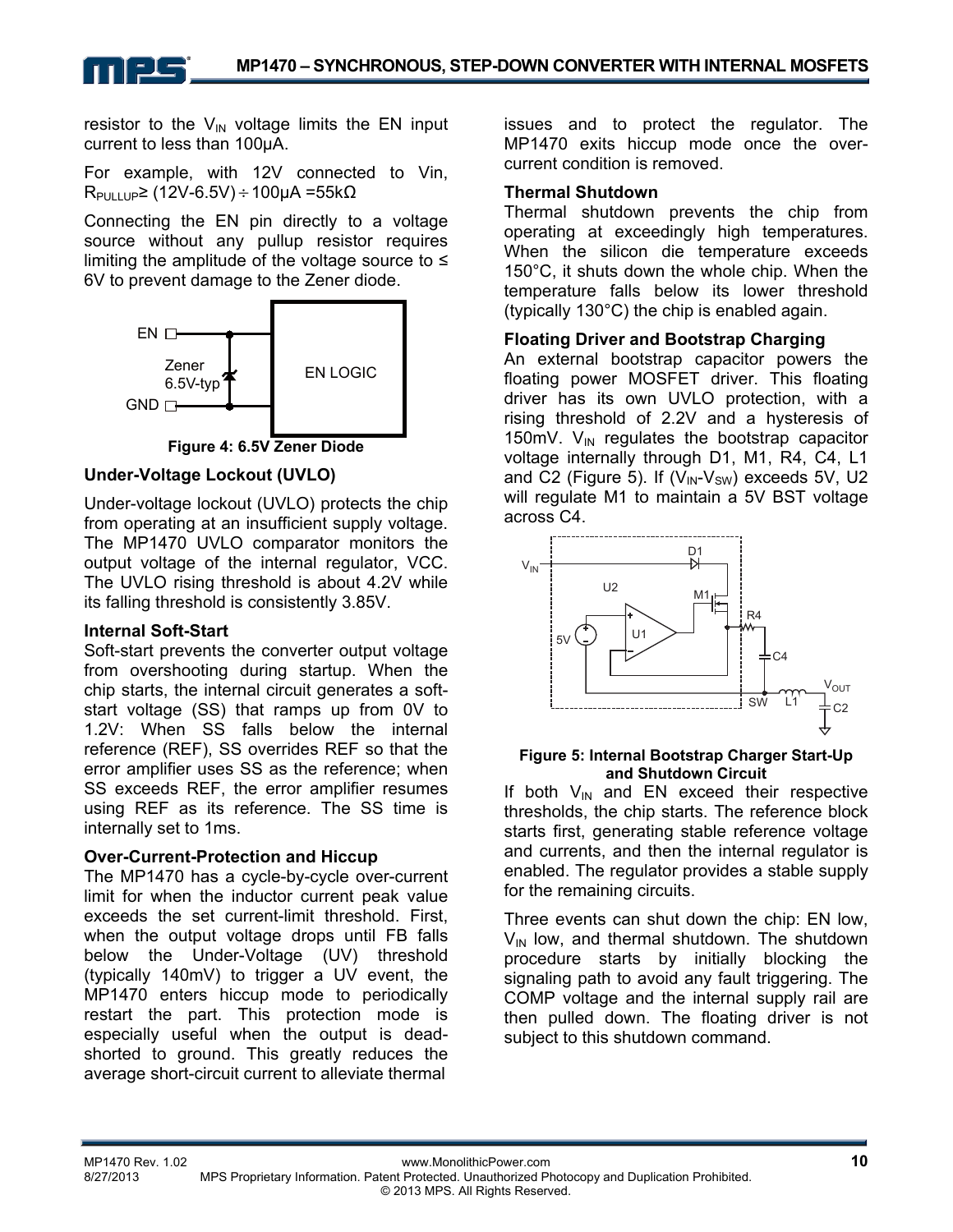## **APPLICATION INFORMATION**

#### **Setting the Output Voltage**

The external resistor divider sets the output voltage. The feedback resistor R1 also sets the feedback-loop bandwidth through the internal compensation capacitor (see the Typical Application circuit). Choose R1 around 10kΩ, and R2with:

$$
R2 = \frac{R1}{\frac{V_{\text{out}}}{0.8V} - 1}
$$

Use a T-type network for when  $V_{\text{OUT}}$  is low.



**Figure 6: T-Type Network** 

Table 1 lists the recommended T-type resistors value for common output voltages.

**Table 1: Resistor Selection for Common Output Voltages** 

| v vilayes     |           |                    |                    |  |
|---------------|-----------|--------------------|--------------------|--|
| $V_{OUT} (V)$ | $R1$ (kΩ) | $R2$ (k $\Omega$ ) | $Rt$ (k $\Omega$ ) |  |
| 1.05          | $10(1\%)$ | 32.4(1%)           | $300(1\%)$         |  |
| 1.2           | 20.5(1%)  | 41.2(1%)           | 249(1%)            |  |
| 1.8           | 40.2(1%)  | 32.4(1%)           | 120(1%)            |  |
| 2.5           | 40.2(1%)  | 19.1(1%)           | 100(1%)            |  |
| 3.3           | 40.2(1%)  | 13(1%)             | 75(1%)             |  |
| 5             | 40.2(1%)  | 7.68(1%)           | 75(1%)             |  |

#### **Selecting the Inductor**

Use a 1µH-to-10µH inductor with a DC current rating of at least 25% percent higher than the maximum load current for most applications. For highest efficiency, select an inductor with a DC resistance less than 15mΩ. For most designs, derive the inductance value from the following equation.

$$
L_1 = \frac{V_{\text{OUT}} \times (V_{\text{IN}} - V_{\text{OUT}})}{V_{\text{IN}} \times \Delta I_L \times f_{\text{OSC}}}
$$

Where  $\Delta I_1$  is the inductor ripple current. Choose an inductor current approximately 30% of the maximum load current. The maximum inductor peak current is:

$$
I_{L(MAX)}=I_{LOAD}+\frac{\Delta I_L}{2}
$$

Under light-load conditions (below 100mA), use a larger inductor to improve efficiency.

#### **Selecting the Input Capacitor**

The input current to the step-down converter is discontinuous, and therefore requires a capacitor to both supply the AC current to the step-down converter and maintain the DC input voltage. For the best performance, use low ESR capacitors, such as ceramic capacitors with X5R or X7R dielectrics and small temperature coefficients. A 22µF capacitor is sufficient for most applications.

The input capacitor (C1) requires an adequate ripple current rating because it absorbs the input switching. Estimate the RMS current in the input capacitor with:

$$
I_{C1} = I_{LOAD} \times \sqrt{\frac{V_{OUT}}{V_{IN}}} \left(1 - \frac{V_{OUT}}{V_{IN}}\right)
$$

The worst-case condition occurs at  $V_{IN} = 2V_{OUT}$ , where:

$$
I_{C1} = \frac{I_{LOAD}}{2}
$$

For simplification, choose an input capacitor with an RMS current rating greater than half the maximum load current.

The input capacitor can be electrolytic, tantalum, or ceramic. Place a small, high-quality, ceramic capacitor  $(0.1\mu F)$  as close to the IC as possible when using electrolytic or tantalum capacitors. When using ceramic capacitors, make sure that they have enough capacitance to provide sufficient charge to prevent excessive input voltage ripple. Estimate the input voltage ripple caused by the capacitance with:

$$
\Delta V_{IN} = \frac{I_{LOAD}}{f_s \times C1} \times \frac{V_{OUT}}{V_{IN}} \times \left(1 - \frac{V_{OUT}}{V_{IN}}\right)
$$

### **Selecting the Output Capacitor**

The output capacitor (C2) maintains the DC output voltage. Use ceramic, tantalum, or low-ESR electrolytic capacitors. Use low ESR capacitors to limit the output voltage ripple. Estimate the output voltage ripple with: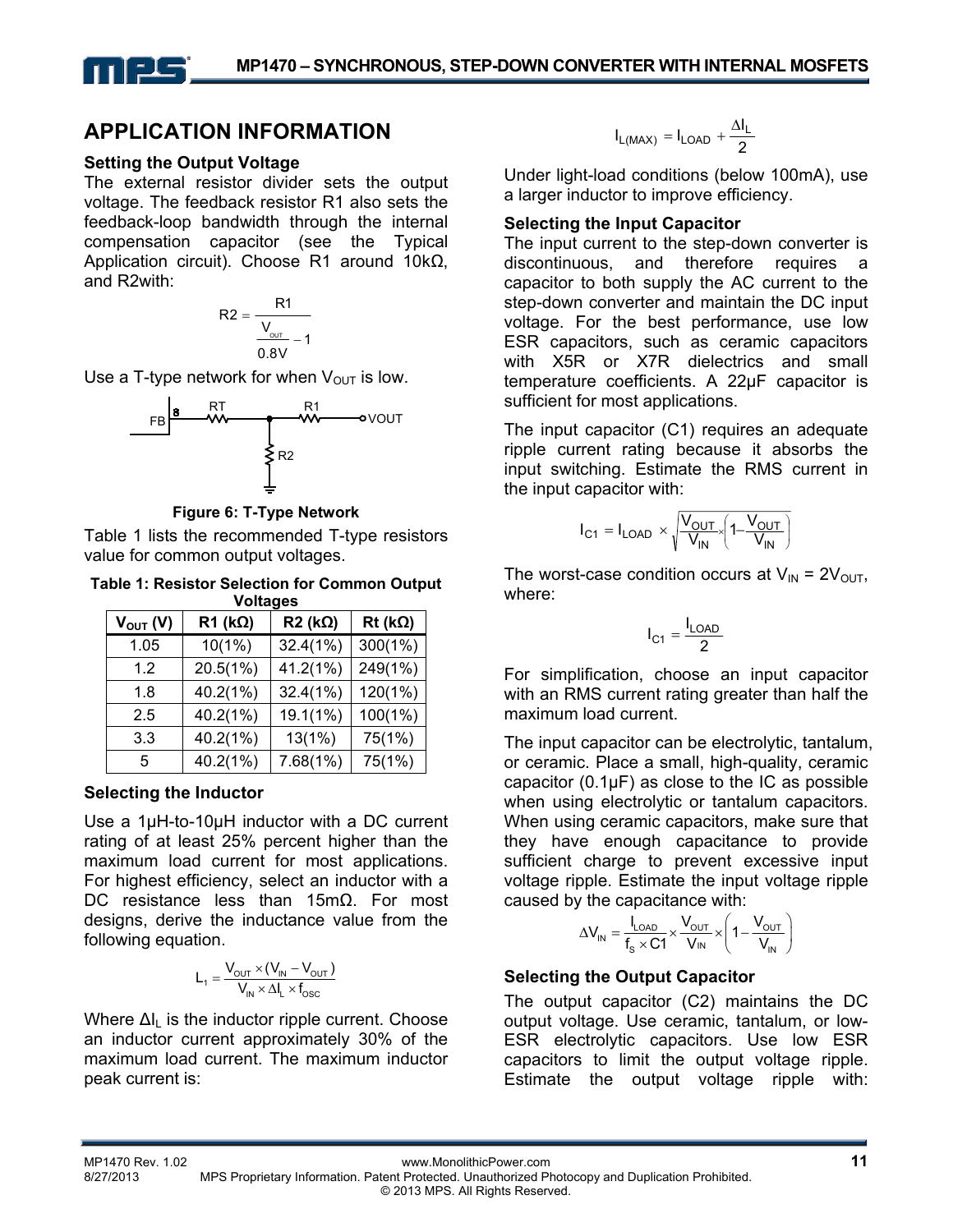

$$
\Delta V_{\text{OUT}}=\frac{V_{\text{OUT}}}{f_s \times L_1} \times \left(1-\frac{V_{\text{OUT}}}{V_{\text{IN}}}\right) \times \left(R_{\text{ESR}}+\frac{1}{8 \times f_s \times C2}\right)
$$

Where  $L_1$  is the inductor value and  $R_{ESR}$  is the equivalent series resistance (ESR) of the output capacitor.

For ceramic capacitors, the capacitance dominates the impedance at the switching frequency and causes most of the output voltage ripple. For simplification, estimate the output voltage ripple with:

$$
\Delta V_{\text{OUT}} = \frac{V_{\text{OUT}}}{8 \times f_s^2 \times L_1 \times C2} \times \left(1 - \frac{V_{\text{OUT}}}{V_{\text{IN}}}\right)
$$

For tantalum or electrolytic capacitors, the ESR dominates the impedance at the switching frequency. For simplification, the output ripple can be approximated with:

$$
\Delta V_{\text{OUT}} = \frac{V_{\text{OUT}}}{f_s \times L_1} \times \left(1 - \frac{V_{\text{OUT}}}{V_{\text{IN}}}\right) \times R_{\text{ESR}}
$$

The characteristics of the output capacitor also affect the stability of the regulation system. The MP1470 can be optimized for a wide range of capacitance and ESR values.

#### **External Bootstrap Diode**

An external bootstrap (BST) diode can enhance the efficiency of the regulator given the following applicable conditions:

- $\bullet\;V_{\text{OUT}}$  is 5V or 3.3V; and
- Duty cycle is high: D= IN OUT V<sub>OUT</sub> >65%<br>V<sub>IN</sub>

Connect the external BST diode from the output of voltage regulator to the BST pin, as shown in Figure 7



**Figure 7: Optional External Bootstrap Diode** 

For most applications, use an IN4148 for the external BST diode is IN4148, and a 1µF capacitor for the BST capacitor.

#### **PC BOARD LAYOUT**

PCB layout is very important to achieve stable operation. For best results, use the following guidelines and Figure 8 as reference.

1) Keep the connection between the input ground and GND pin as short and wide as possible.

2) Keep the connection between the input capacitor and IN pin as short and wide as possible.

3) Use short and direct feedback connections. Place the feedback resistors and compensation components as close to the chip as possible.

4) Route SW away from sensitive analog areas such as FB.



**Figure 8: Sample Board Layout**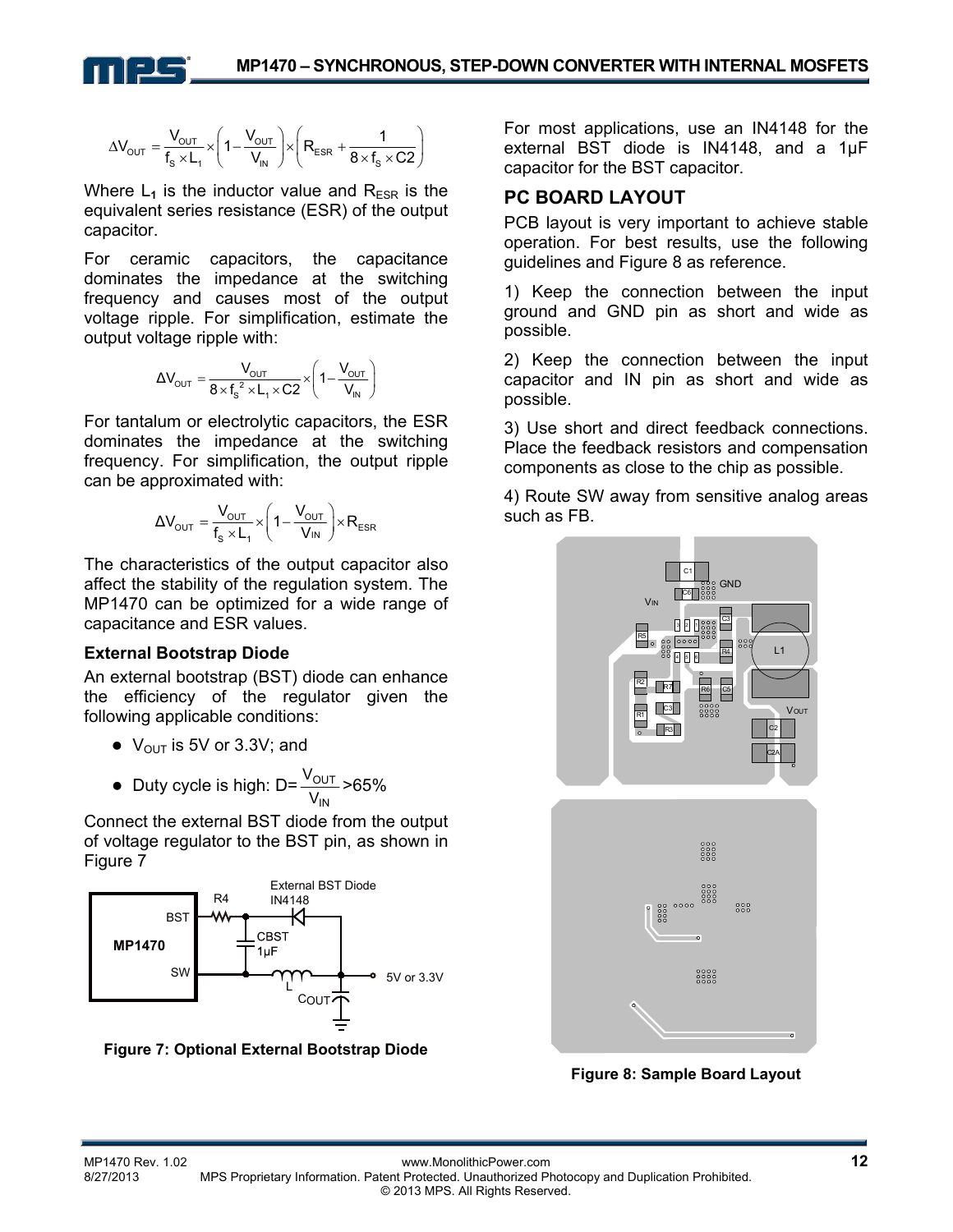

#### **Design Example**

Below is a design example following the application guidelines for the specifications:

#### **Table 2: Design Example**

|                  | 12V  |  |
|------------------|------|--|
| ν <sub>ουτ</sub> | 3.3V |  |
|                  |      |  |

The detailed application schematics are shown in Figures 9 through 13. The typical performance and circuit waveforms have been shown in the Typical Performance Characteristics section. For more device applications, please refer to the related Evaluation Board Datasheets.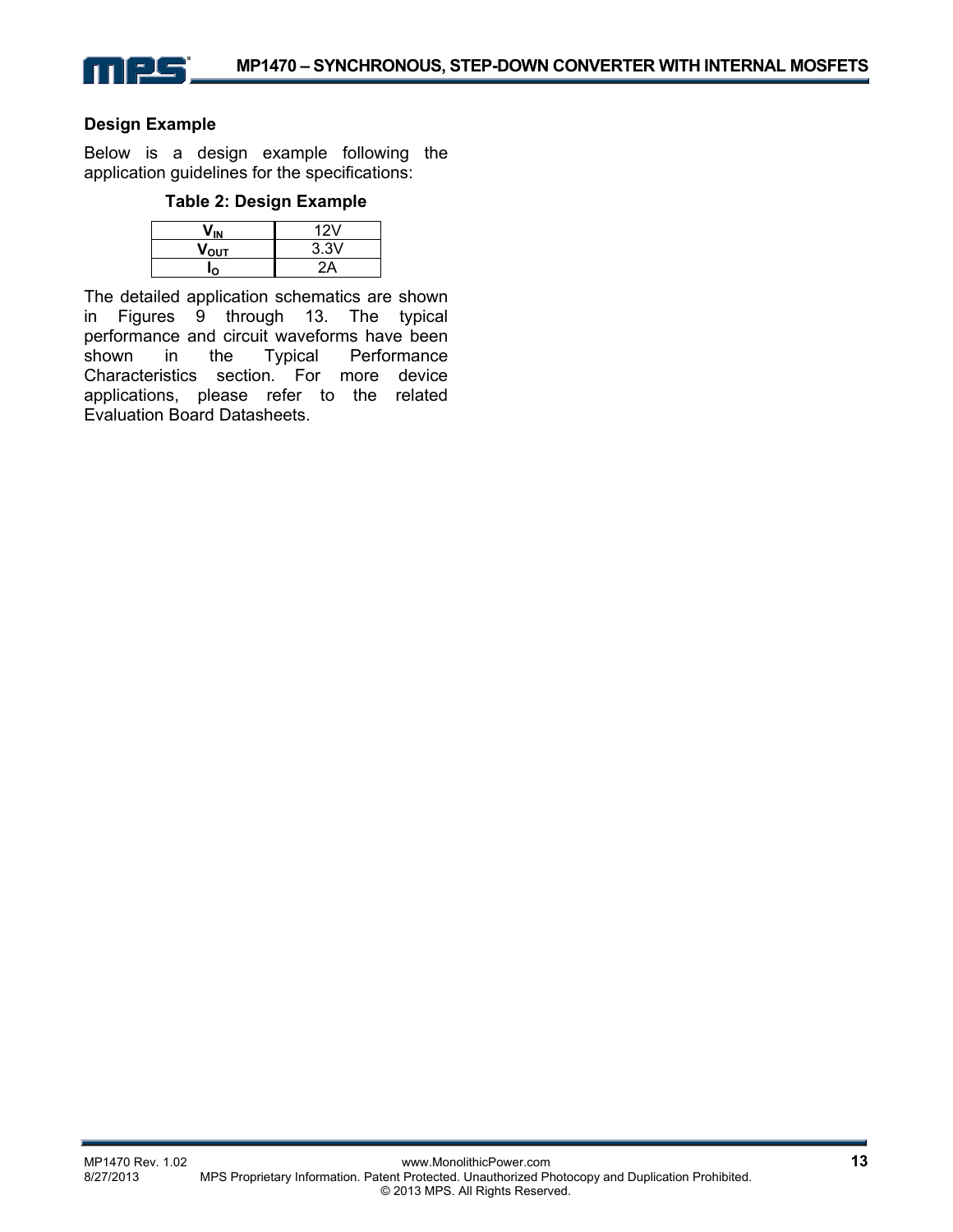

## **TYPICAL APPLICATION CIRCUITS**



**Figure 11: 12Vin, 2.5V/2A**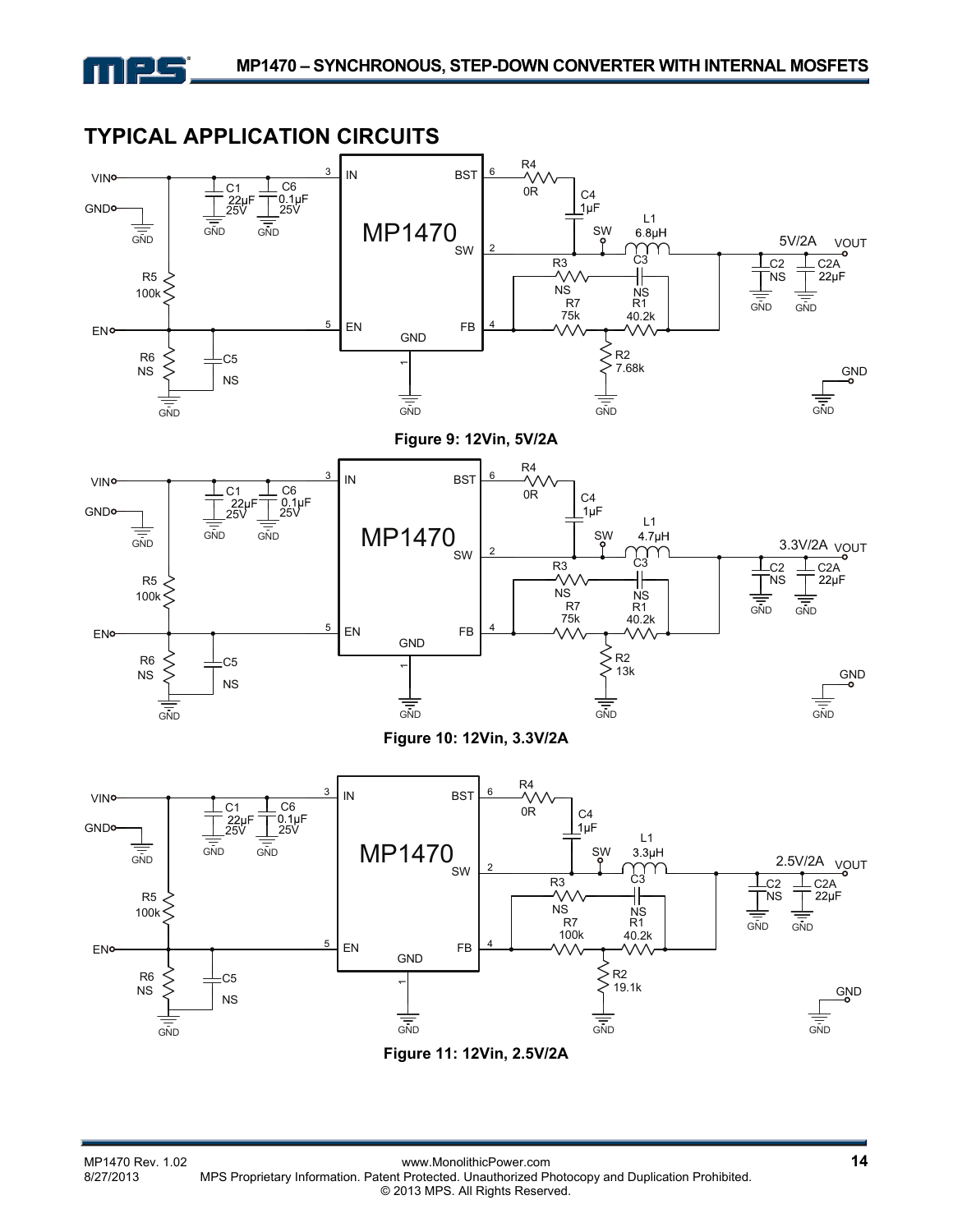



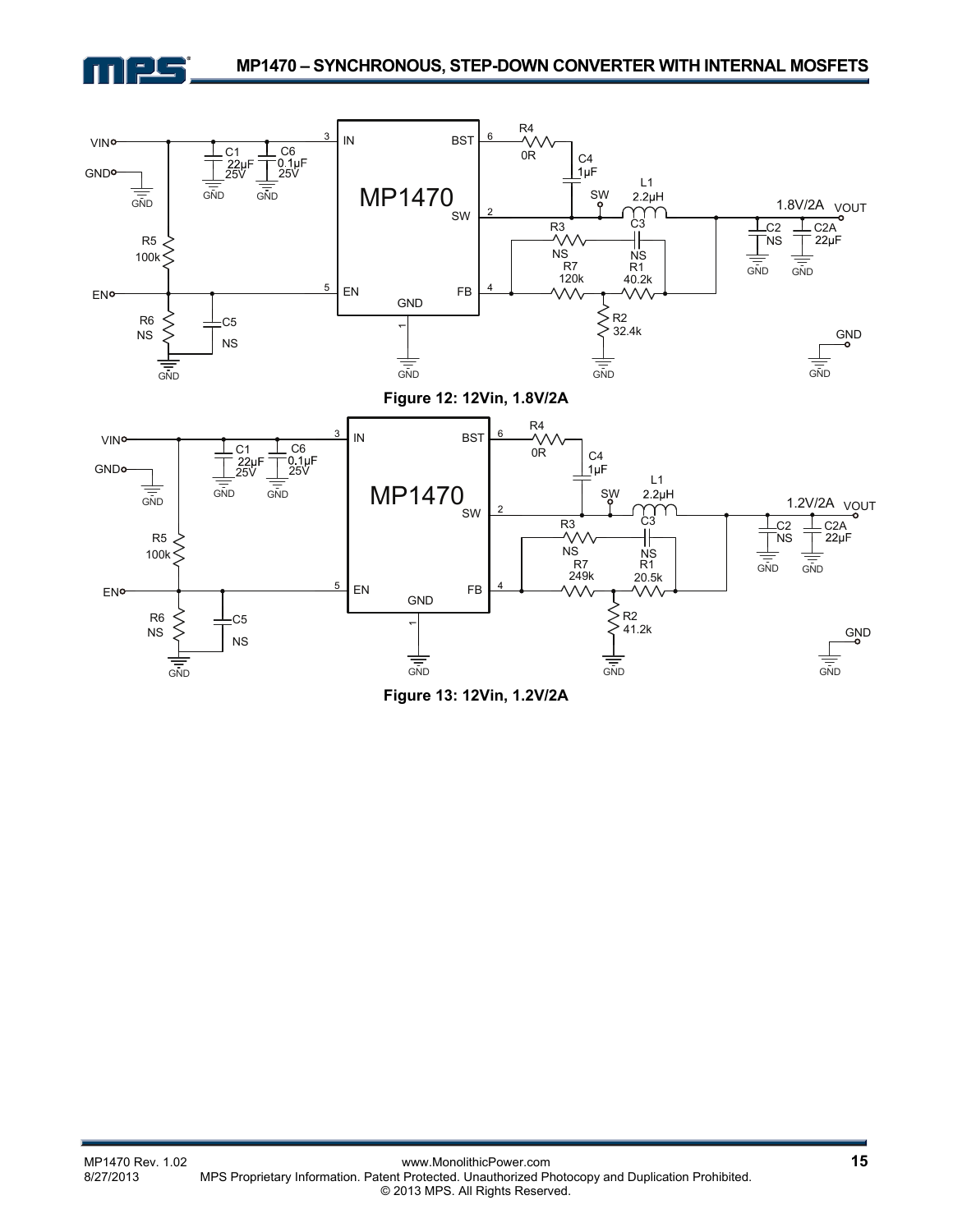

**TSOT23-6** 

## **PACKAGE INFORMATION**





#### TOP VIEW RECOMMENDED LAND PATTERN





FRONT VIEW

SIDE VIEW





DETAIL "A"

 $\frac{0.30}{0.50}$ 

GAUGE PLANE  $0.25$  BSC

 $0 - 8$ °

**NOTICE:** The information in this document is subject to change without notice. Users should warrant and guarantee that third party Intellectual Property rights are not infringed upon when integrating MPS products into any application. MPS will not assume any legal responsibility for any said applications.